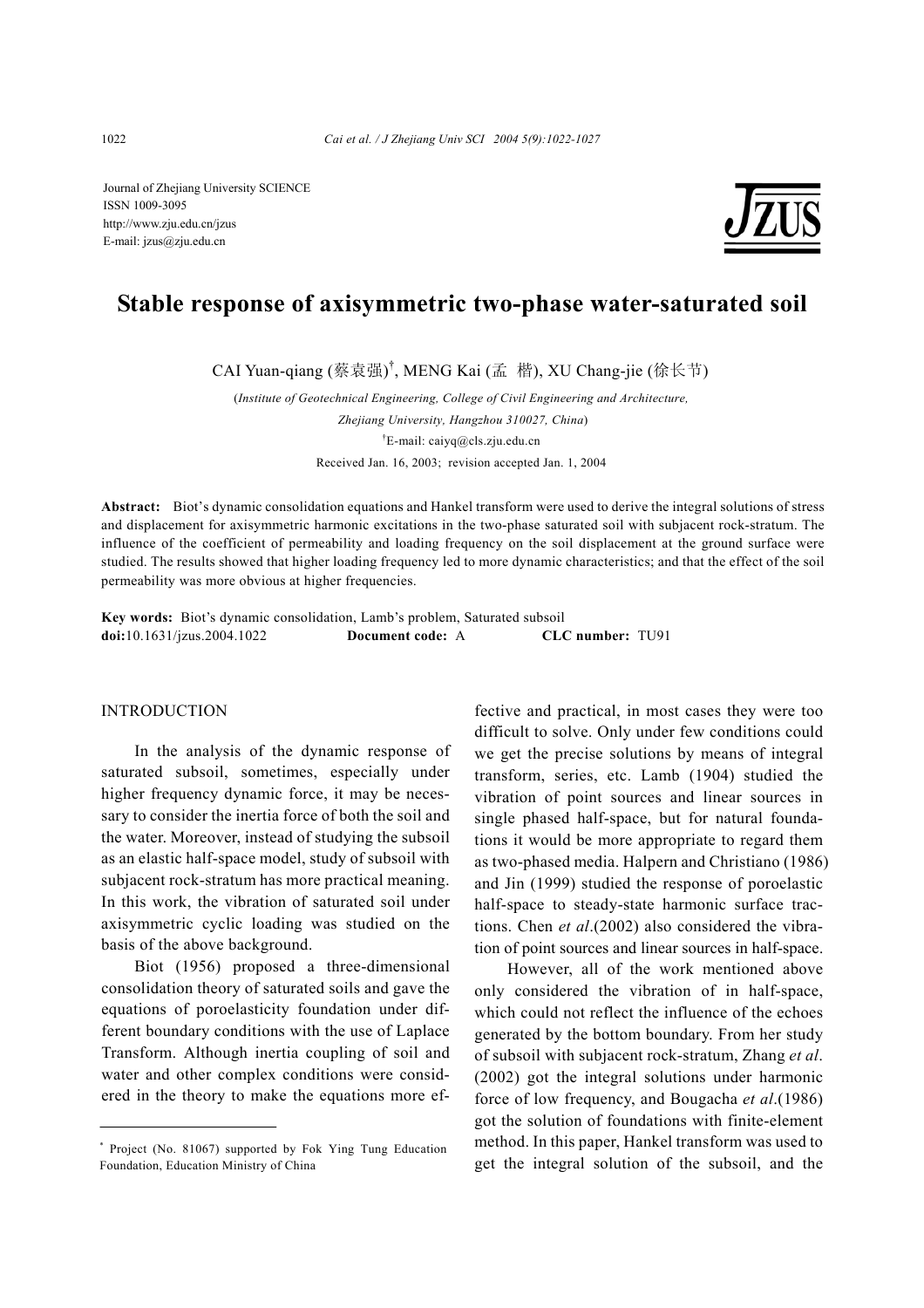boundary conditions were combined to yield the analytic solutions of the soil with subjacent rock-stratum. The effects of the soil permeability and loading frequency on the soils were also studied in this work. Examples showed that the frequency of the force influences the results significantly and that the effect of the permeability of soil is influenced by the frequency.

## EQUATIONS

When inertia coupling and the compressibility of soil and water are neglected, according to Biot's consolidation theory the axisymmetric balance equation of soil can be expressed as:

$$
\frac{\lambda + G}{G} \frac{\partial e}{\partial r} + \nabla^2 u - \frac{u}{r^2} - \frac{1}{G} \frac{\partial \sigma}{\partial r} = \frac{\rho}{G} \ddot{u} + \frac{\rho_f}{G} \ddot{v}_r \tag{1a}
$$

$$
\frac{\lambda + G}{G} \frac{\partial e}{\partial z} + \nabla^2 w - \frac{1}{G} \frac{\partial \sigma}{\partial z} = \frac{\rho}{G} \ddot{w} + \frac{\rho_f}{G} \ddot{v}_z \tag{1b}
$$

where  $\lambda$  and  $G$  are the Lame coefficients;  $u, w, v_r$ and  $v_z$  are the radial displacement of soil, the vertical displacement of soil, the radial displacement of water relative to soil, and the vertical displacement of water relative to soil respectively;  $\sigma$ ,  $n$ ,  $\rho$ <sub>*s*</sub> and  $\rho_f$  are the porewater pressure, porosity, density of soil particles and density of water respectively;

$$
\nabla^2 = \frac{\partial^2}{\partial r^2} + \frac{1}{r} \frac{\partial}{\partial r} + \frac{\partial^2}{\partial z^2}, \ e = \frac{\partial u}{\partial r} + \frac{u}{r} + \frac{\partial w}{\partial z},
$$

$$
\rho = (1 - n)\rho_s + n\rho_f
$$

The balance equation of water can be expressed as:



**Fig.1 Description of the model and coordinate system**

$$
-\frac{\partial \sigma}{\partial r} = \frac{\rho_f g}{k_d} \dot{v}_r + \rho_f \ddot{u} + \frac{\rho_f}{n} \ddot{v}_r
$$
 (2a)

$$
-\frac{\partial \sigma}{\partial z} = \frac{\rho_f g}{k_d} \dot{v}_z + \rho_f \ddot{w} + \frac{\rho_f}{n} \ddot{v}_z \tag{2b}
$$

 $k_d$  and *g* are the dynamic coefficients of permeability and acceleration of gravity, respectively. When the compressibility of soils and water is neglected, the compatible equations can be expressed as:

$$
-\left(\frac{\mathrm{d}v_r}{\mathrm{d}r} + \frac{v_r}{r} + \frac{\mathrm{d}v_z}{\mathrm{d}z}\right) = \left(\frac{\mathrm{d}u}{\mathrm{d}r} + \frac{u}{r} + \frac{\mathrm{d}w}{\mathrm{d}z}\right) \tag{3}
$$

## **SOLUTION**

A flexible circular foundation rests on the layered soils. The *z*-axis of the cylindrical coordinate system coincides with the vertical axis of symmetry of the foundation. The vibration of the soils is induced by the loading  $P_0e^{i\omega t}$ , where  $\omega$  is the angular velocity of the loading and  $i = \sqrt{-1}$ .

It is convenient to introduce the dimensionless constants and variables:

$$
\tilde{r} = \frac{r}{r_0}, \quad \tilde{z} = \frac{z}{r_0}, \quad \tilde{u} = \frac{u}{r_0}, \quad \tilde{w} = \frac{w}{r_0}, \quad \tilde{w}_0 = \frac{w_0}{r_0}, \quad \tilde{v}_z = \frac{v_z}{r_0},
$$
\n
$$
\tilde{v}_r = \frac{v_r}{r_0}, \quad \tilde{\rho}_f = \frac{\rho_f}{\rho}, \quad \tilde{\rho}_s = \frac{\rho_s}{\rho}, \quad \tilde{\lambda} = \frac{\lambda}{G}, \quad \tilde{M} = \frac{M}{G},
$$
\n
$$
a_0 = \sqrt{\frac{\rho}{G}} r_0 \omega, \qquad \tilde{b} = \frac{r_0}{\sqrt{\rho G}} b, \qquad \tilde{\sigma}_z = \frac{\sigma_z}{G}, \qquad \tilde{\sigma} = \frac{\sigma}{G},
$$
\n
$$
\tilde{\tau}_{rz} = \frac{\tau_{rz}}{G}, \quad \tilde{Q} = \frac{r_0 Q}{kG}
$$

where  $r_0$  is the radius of the foundation.

After introducing the dimensionless variables, Eqs.(1a)−(3) can be written as:

$$
(\tilde{\lambda} + 1) \frac{\partial e}{\partial \tilde{r}} + \nabla^2 \tilde{u} - \frac{\tilde{u}}{\tilde{r}^2} - \frac{\partial \tilde{\sigma}}{\partial \tilde{r}} = \tilde{\rho} a_0^2 \tilde{u} + \tilde{\rho}_f a_0^2 \tilde{v}_r
$$
 (4a)

$$
(\tilde{\lambda} + 1) \frac{\partial e}{\partial \tilde{z}} + \nabla^2 \tilde{w} - \frac{\partial \tilde{\sigma}}{\partial \tilde{r}} = \tilde{\rho} a_0^2 \tilde{w} + \tilde{\rho}_f a_0^2 \tilde{v}_z \tag{4b}
$$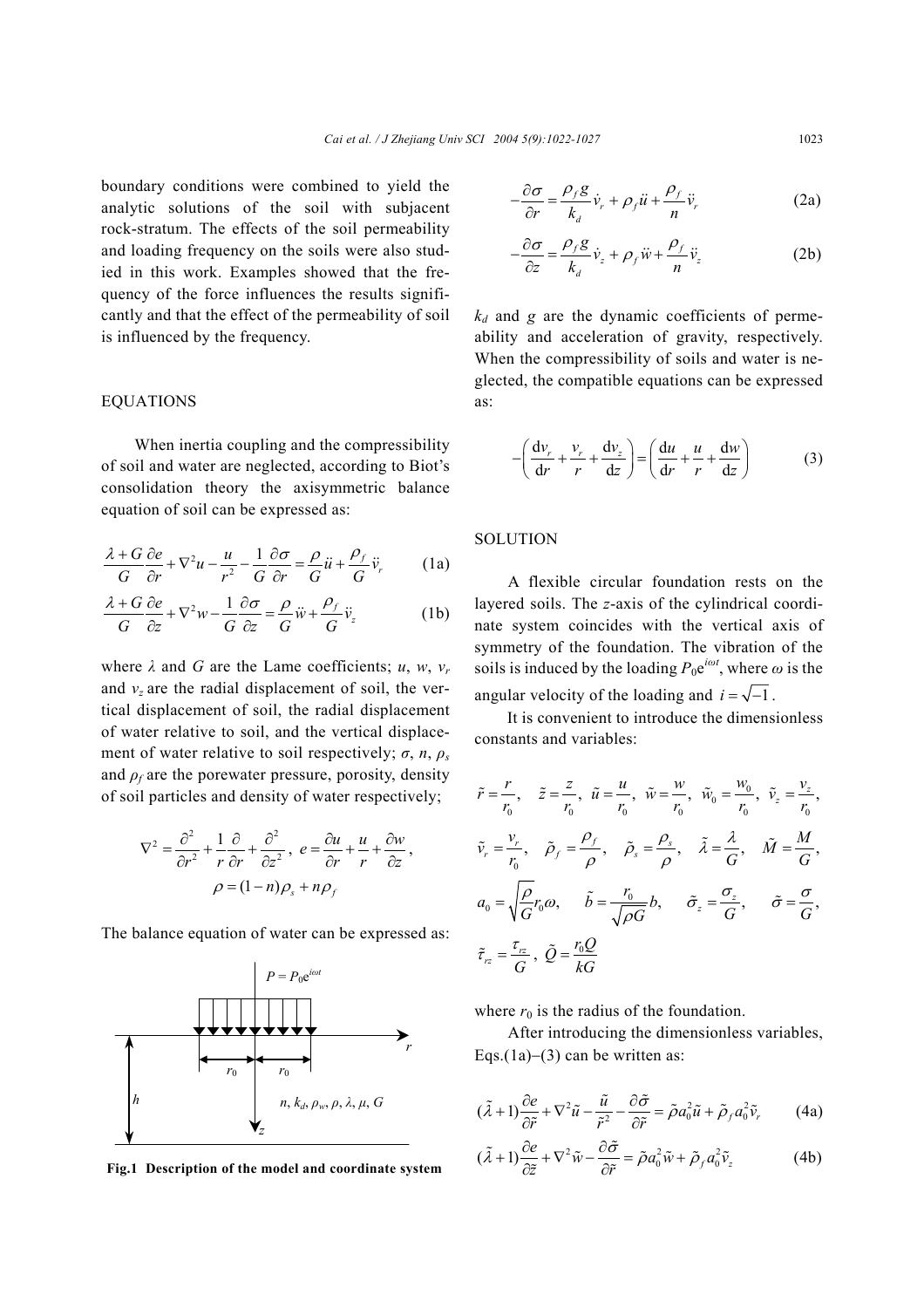$$
-\frac{\partial \tilde{\sigma}}{\partial \tilde{r}} = \tilde{b}a_0 \tilde{v}_r + \tilde{\rho}_f \tilde{u} a_0^2 + \frac{\tilde{\rho}_f}{n} \tilde{v}_r a_0^2 \tag{5a}
$$

$$
-\frac{\partial \tilde{\sigma}}{\partial \tilde{z}} = \tilde{b}a_0 \tilde{v}_z + \tilde{\rho}_f \tilde{w} a_0^2 + \frac{\tilde{\rho}_f}{n} \tilde{v}_z a_0^2
$$
 (5b)

$$
-\left(\frac{\mathrm{d}\tilde{v}_r}{\mathrm{d}\tilde{r}} + \frac{\tilde{v}_r}{\tilde{r}} + \frac{\mathrm{d}\tilde{v}_z}{\mathrm{d}\tilde{z}}\right) = \left(\frac{\mathrm{d}\tilde{u}}{\mathrm{d}\tilde{r}} + \frac{\tilde{u}}{\tilde{r}} + \frac{\mathrm{d}\tilde{w}}{\mathrm{d}\tilde{z}}\right) \tag{6}
$$

From Eqs.(5a) and (5b) we can get:

$$
\tilde{v}_r = c(\tilde{u} - \frac{1}{\tilde{\rho}_f a_0^2} \frac{\partial \tilde{\sigma}}{\partial \tilde{r}}), \ \overline{v}_z = c(\overline{w} - \frac{1}{\overline{\rho}_f a_0^2} \frac{\partial \overline{\sigma}}{\partial \overline{z}}),
$$
\n
$$
c = \frac{n a_0 \tilde{\rho}_f}{\tilde{b} n i - \tilde{\rho}_f a_0}
$$

Introduce the equations above into Eqs.(4a) and (4b):

$$
(\tilde{\lambda} + 1) \frac{\partial e}{\partial \tilde{r}} + \nabla^2 \tilde{u} - \frac{\tilde{u}}{\tilde{r}^2} - (1 + c) \frac{\partial \tilde{\sigma}}{\partial \tilde{r}} = -a_0^2 (\tilde{\rho} + c \tilde{\rho}_f) \tilde{u}
$$
  
(7a)  

$$
(\tilde{\lambda} + 1) \frac{\partial e}{\partial \tilde{z}} + \nabla^2 \tilde{w} - (1 + c) \frac{\partial \tilde{\sigma}}{\partial \tilde{z}} = -a_0^2 (\tilde{\rho} + c \tilde{\rho}_f) \tilde{w}
$$
 (7b)

$$
\frac{\partial}{\partial r} (7a)^{2} + \frac{1}{r} (7a)^{2} + \frac{\partial}{\partial z} (7b)
$$
, then we can get:

$$
\alpha \nabla^2 e - \nabla^2 \tilde{\sigma} + \beta e = 0
$$
  
\n
$$
\alpha = \frac{\tilde{\lambda} + 2}{1 + c}, \quad \beta = \frac{\omega^2 (\rho + c \rho_f)}{(1 + c)G}
$$
 (8a)

Introduce Eqs.(7a) and (7b) into Eq.(6):

$$
\nabla^2 \tilde{\sigma} = E e, \quad E = \frac{(1+c)\rho_f \omega^2}{cG} \tag{8b}
$$

Then from Eqs.(8b) and (8a) we can get:

$$
\nabla^2 e = De, \quad D = \frac{\rho_f + 2c\rho_f - c\rho}{(\lambda + 2G)c} \omega^2 \quad (8c)
$$

We denote the Hankel transform of the first order and the zero order of a function  $\tilde{f}(r, z)$  by  $\overline{f}^1(p,z)$  and  $\overline{f}(p,z)$  respectively.

$$
\overline{f}(p, z) = \int_0^\infty r \widetilde{f}(r, z) J_0(pr) dr ;
$$

$$
\overline{f}^1(p, z) = \int_0^\infty r \widetilde{f}(r, z) J_1(pr) dr .
$$

And sometimes we translate  $\overline{f}^1(p,z)$  into  $\tilde{f}(r,z)$ to reduce the number of the unknown variables.

By means of zero order Hankel transform, Eqs. (7b), (8b) and (8c) yield

$$
\frac{\mathrm{d}^2 \overline{e}}{\mathrm{d}\tilde{z}^2} - q^2 \overline{e} = 0, \quad q^2 = \xi^2 + D \tag{9a}
$$

$$
\frac{d^2\overline{\sigma}}{d\tilde{z}^2} - \frac{1}{G}\zeta^2 = E\overline{e}
$$
 (9b)

$$
\frac{d^2 \overline{w}}{d\tilde{z}^2} - s^2 \overline{w} = (1+c) \frac{d\overline{\sigma}}{d\tilde{z}} - (\tilde{\lambda} + 1) \frac{d\overline{e}}{d\tilde{z}}
$$
(9c)  

$$
s^2 = \xi^2 - \omega^2 (\rho + c\rho_f) / G
$$

And by means of first order Hankel transforms, Eq.

(7a) and 
$$
e = \frac{\partial u}{\partial r} + \frac{u}{r} + \frac{\partial w}{\partial z}
$$
 yield

$$
\frac{d^2\overline{u}^1}{d\tilde{z}^2} - s^2\overline{u}^1 = (\tilde{\lambda} + 1)\xi\overline{e} - (1+c)\xi\overline{\sigma}
$$
(9d)

$$
\overline{e} = \xi \overline{u}^1 + \frac{d\overline{w}}{d\tilde{z}}
$$
 (9e)

Then from Eqs.(9a)−(9e), we can get:

$$
\overline{e} = A_1 e^{q\overline{z}} + B_1 e^{-q\overline{z}}, \qquad (10a)
$$

$$
\overline{\sigma} = C_{21}A_1 e^{q\overline{z}} + C_{21}B_1 e^{-q\overline{z}} + A_2 e^{\xi \overline{z}} + B_2 e^{-\xi \overline{z}} \quad (10b)
$$

$$
C_{21} = \frac{E}{D}
$$
  
\n
$$
\overline{u}^1 = C_{31}A_1 e^{q\overline{z}} + C_{31}B_1 e^{-q\overline{z}} + C_{32}A_2 e^{\overline{z}}
$$
  
\n
$$
+ C_{32}B_2 e^{-\overline{z}\overline{z}} + A_3 e^{s\overline{z}} + B_3 e^{-s\overline{z}}
$$
  
\n
$$
C_{31} = \frac{\xi}{(q^2 - s^2)G} [(\lambda + G) - (1 + c)C_{21}]
$$
  
\n
$$
C_{32} = -\frac{(1 + c)\xi}{(\xi^2 - s^2)G}
$$
 (10c)

$$
\overline{w} = C_{41} A_1 e^{q\overline{z}} - C_{41} B_1 e^{-q\overline{z}} + C_{42} A_2 e^{\overline{z}}
$$
\n
$$
-C_{42} B_2 e^{-\overline{z}} + A_4 e^{s\overline{z}} + B_4 e^{-s\overline{z}}
$$
\n(10d)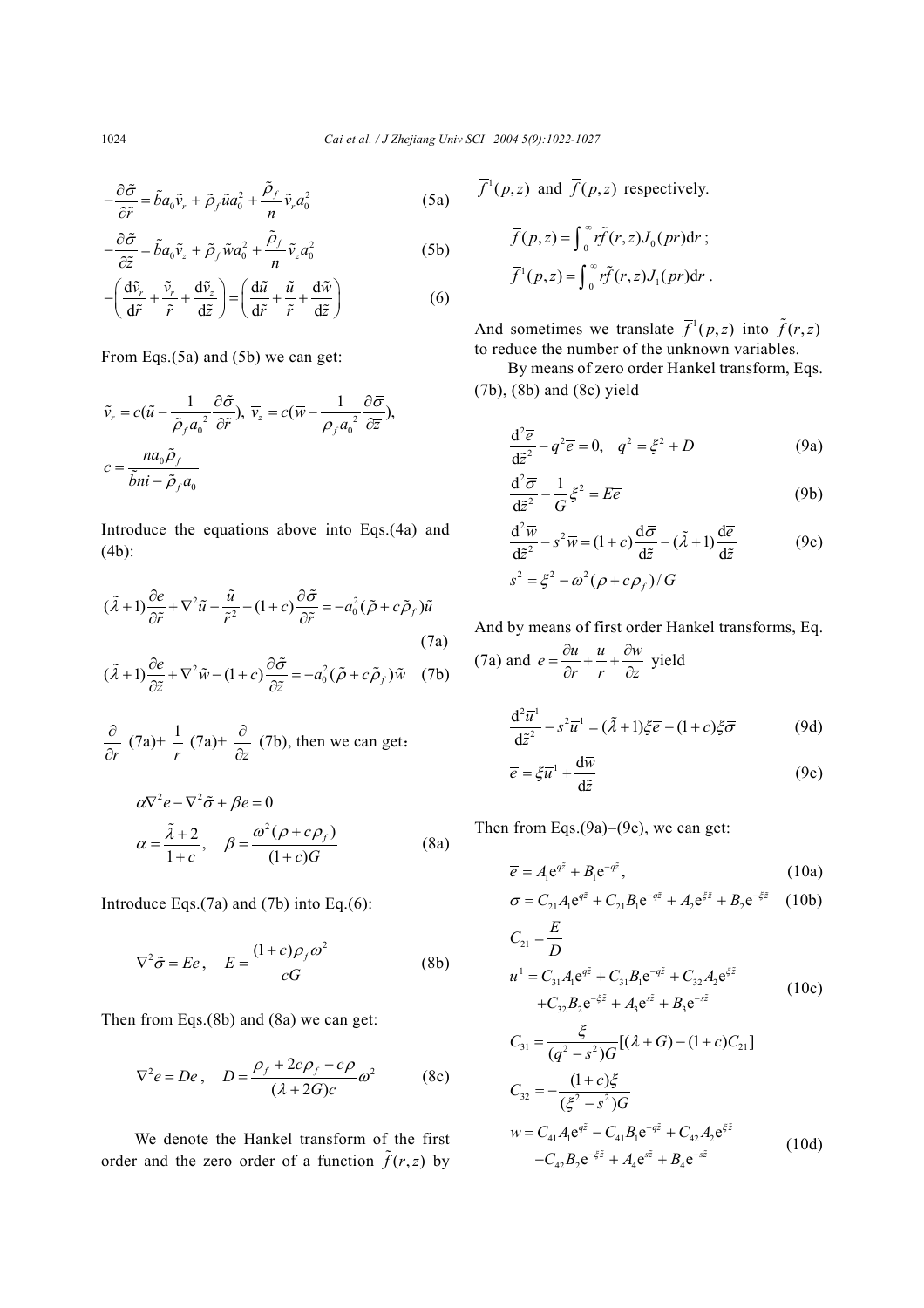$$
C_{41} = -\frac{q}{\xi} C_{31}, C_{42} = -C_{32}, A_3 = -\frac{s}{\xi} A_4, B_3 = \frac{s}{\xi} B_4
$$
  
And for  $\tau_{zr} = G(\frac{\partial u}{\partial z} + \frac{\partial w}{\partial r}), \overline{\sigma}_z = \lambda \overline{e} + 2G \frac{d\overline{w}}{dz}$  and  
 $Q = k \frac{\partial \sigma}{\partial z}$ , we can get:  

$$
\tilde{\tau}_{zr} = \frac{\partial \tilde{u}}{\partial \tilde{z}} + \frac{\partial \tilde{w}}{\partial \tilde{r}}, \tilde{\sigma}_z = \tilde{\lambda} e + 2 \frac{d\tilde{w}}{d\tilde{z}}, \tilde{Q} = \frac{\partial \tilde{\sigma}}{\partial \tilde{z}}
$$

By means of Hankel transform, the equations above yield

 $\alpha$ <sup>z</sup>  $\alpha$ <sup>z</sup>  $\alpha$ <sup>z</sup>  $\alpha$ <sup>d</sup>

 $\tilde{z}$ 

$$
\overline{\tau}_{zr}^{1} = 2qC_{31}(A_{1}e^{q\overline{z}} - B_{1}e^{-q\overline{z}}) + 2\zeta C_{32}(A_{2}e^{\zeta \overline{z}} - B_{2}e^{-\zeta \overline{z}}) \n+ \frac{s^{2} + \zeta^{2}}{s}(A_{3}e^{s\overline{z}} - B_{3}e^{-s\overline{z}})
$$
\n(10e)

$$
\overline{\sigma}_{z} = (\tilde{\lambda} - 2\frac{q^{2}}{\xi}C_{31})(A_{1}e^{q\tilde{z}} + B_{1}e^{-q\tilde{z}})
$$
\n
$$
-2\xi C_{32}(A_{2}e^{\xi\tilde{z}} + B_{2}e^{-\xi\tilde{z}}) - 2\xi(A_{3}e^{\xi\tilde{z}} + B_{3}e^{-\xi\tilde{z}})
$$
\n
$$
\overline{Q} = \xi C_{21}q(A_{1}e^{q\tilde{z}} - B_{1}e^{-q\tilde{z}}) + \xi(A_{2}e^{\xi\tilde{z}} - B_{2}e^{-\xi\tilde{z}})
$$
\n(10g)

#### BOUNDARY CONDITIONS

*zr*

 $u, w, \sigma_x, \tau_{rx}, \sigma$  and Q are respectively the radial displacement of soil, the vertical displacement of soil, the vertical stress, the shear stress, the porewater pressure and the quantity of the water flowing out of the soil, respectively. At the ground surface where the thickness is equal to zero, Eqs.(10b)– (10g) can be expressed as:

$$
\begin{aligned}\n\begin{bmatrix} \overline{u}^0 & \overline{w}^0 & \overline{\sigma}_z^0 & \overline{\tau}_{rz}^0 & \overline{Q}^0 \end{bmatrix}^\mathrm{T} \\
&= T^0_{\text{6x6}} \begin{bmatrix} A_1 & B_1 & A_2 & B_2 & A_3 & B_3 \end{bmatrix}^\mathrm{T}\n\end{aligned}\n\tag{11a}
$$

Then we can get the same expression at the subjacent rock-stratum as:

$$
\begin{aligned}\n\left[\overline{u}^h \quad \overline{w}^h \quad \overline{\sigma}_z^h \quad \overline{\tau}_{rz}^h \quad \overline{\sigma}^h \quad \overline{Q}^h\right]^\mathrm{T} \\
&= T^h_{\text{6x6}} \left[A_1 \quad B_1 \quad A_2 \quad B_2 \quad A_3 \quad B_3\right]^\mathrm{T}\n\end{aligned} \tag{11b}
$$

The figures/elements in  $T^0$ <sub>6×6</sub> and  $T^h$ <sub>6×6</sub> can be

respectively obtained from Eqs.(7b)−(7g). From Eqs.(8a) and (8b), we can get:

$$
\begin{aligned}\n[\overline{u}^0 \quad \overline{w}^0 \quad \overline{\sigma}_z^0 \quad \overline{\tau}_{rz}^0 \quad \overline{\sigma}^0 \quad \overline{Q}^0]^T \\
&= T_{6\times 6} [\overline{u}^h \quad \overline{w}^h \quad \overline{\sigma}_z^h \quad \overline{\tau}_{rz}^h \quad \overline{\sigma}^h \quad \overline{Q}^h]^T \\
T_{6\times 6} &= T^0{}_{6\times 6} (T^h{}_{6\times 6})^{-1}\n\end{aligned} \tag{12}
$$

At the ground surface, we can get:  $\sigma_x = P(0 \le r)$  $\leq r_0$ ) and  $\tau_{rx} = \sigma = 0$ , where *P* is the load applied to the subsoil. And at the subjacent rock-stratum *u*, *w*, *Q* are known as *u*=*w*=*Q*=0. When the boundary conditions are combined, we can get the other unknowns with the values deduced above.

# EXAMPLE AND DISCUSSION

With the equations listed above, we can calculate the dynamic response of the soils. The integrants are very oscillatory and time-consuming to obtain, and MATHEMATICA was applied to reduce the truncation error in the calculation.

The conditions of the examples are listed as follows:

Maximum pressure of the force:  $\bar{p} = 10$  kPa Radius of the pressure:  $r_0=1$  m

Boundary condition: the pore pressure of the surface is equal to zero; the subjacent boundary is unpenetrable.

Fig.2 shows the vertical displacements of the ground surface under different loading frequency and permeability. The solid line curves in the figures are the maximum displacements of the soil, and the broken line curves are the displacements when the loading force attains maximum pressure.

The figures obviously show that the fluctuation does not occur under static conditions. Because there is a rigid subjacent boundary, the wave motion created by the vibration of the force may interfere with its reversed echo in the soil. Thus, with the increase of the radius, the swing of the vertical displacement at the surface ground will not attenuate monotonously, but decreases with fluctuation. This phenomenon is also related with the freq-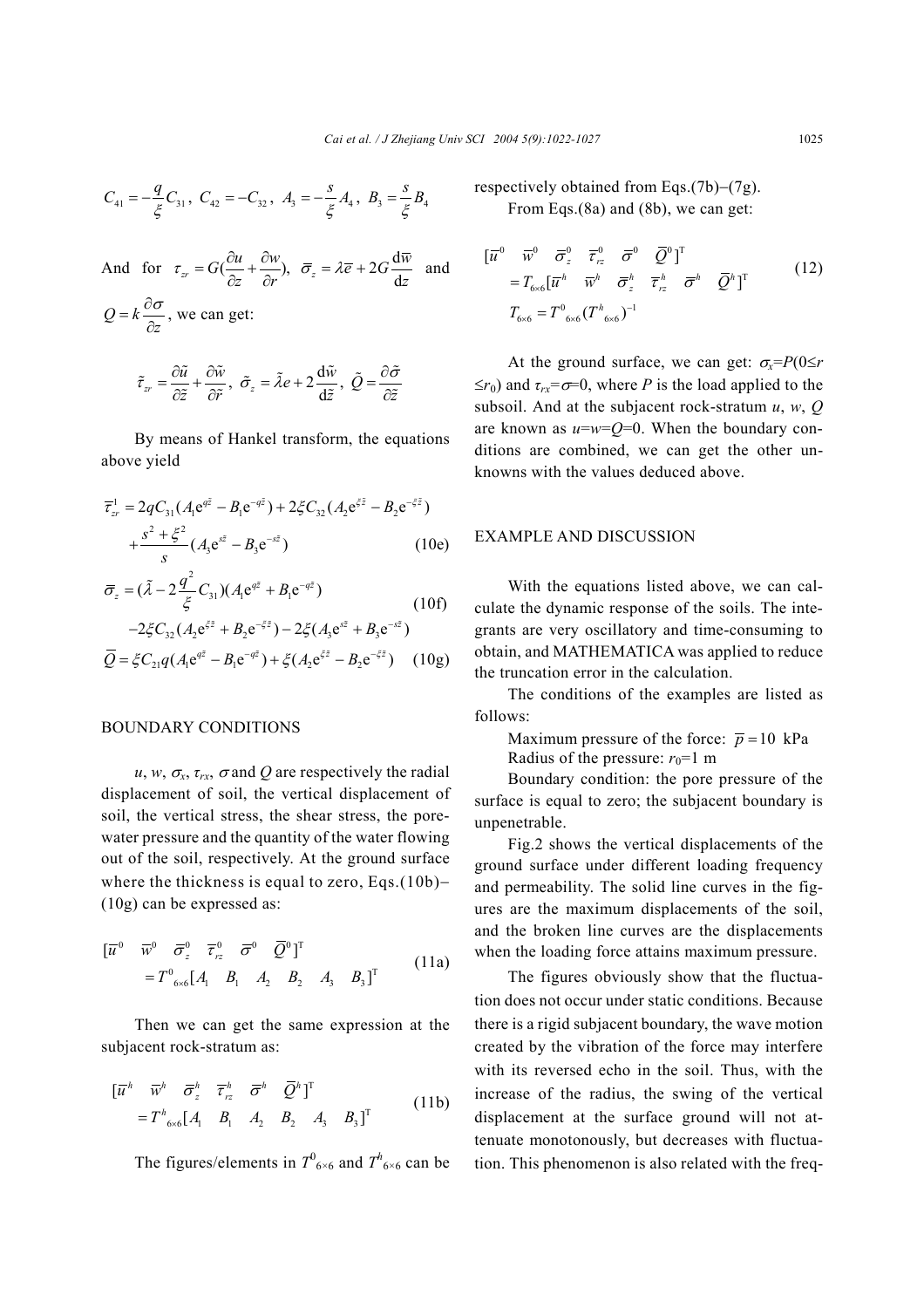

(d)  $a_0 = 0.346$ ,  $\tilde{b} = 425$ ; (e)  $a_0 = 3.46$ ,  $\tilde{b} = 4250$ ; (f)  $a_0 = 0.346$ ,  $\tilde{b} = 4250$ ;

uency of the force. By comparing  $(a)$ ,  $(c)$  and  $(e)$ respectively with (b), (d) and (f) in Fig.2, we can see that the fluctuation of the soil is more obvious when  $\omega$  equals 100 rad/s. We can also see from the broken line in the figures that the phase difference of the force and the displacement increases with the frequency of the force. These phenomena accord with the results of similar low-frequency situation presented by Zhang Yu-hong.

The permeability of the soil influences not only

the seepage velocity but also the deformation of the soil skeleton. The figures show that with the decrease of the coefficient of permeability, the swings of the surface displacement also attenuate. This conclusion agrees with the results of Yang and Song (1999), who studied the dynamic problems of soil foundations by finite-element method. But what is remarkable here is the combined effect of the soil permeability and the loading frequency. At low frequency the effect is not obvious. When  $a_0$  equals